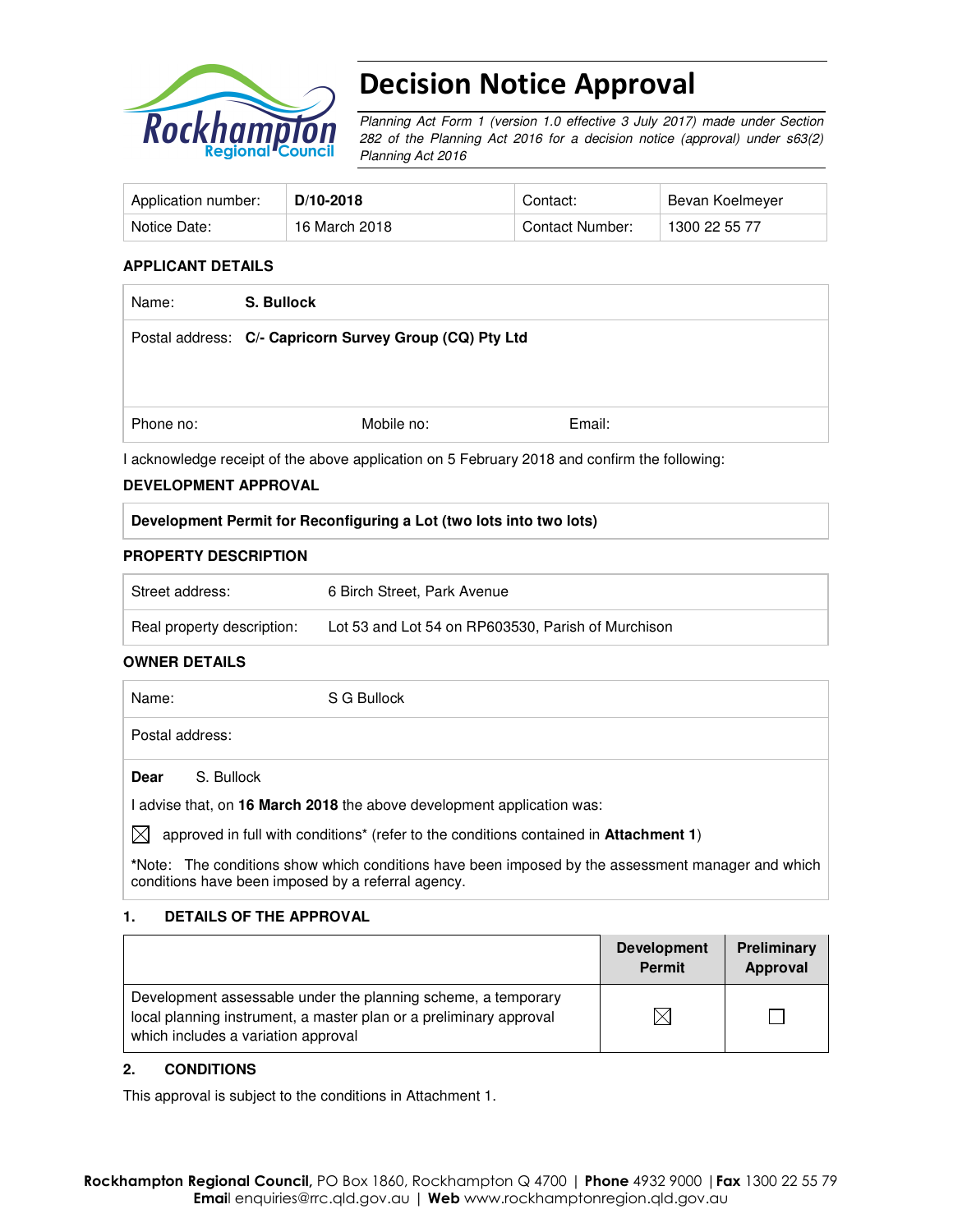## **3. FURTHER DEVELOPMENT PERMITS REQUIRED**

Please be advised that the following development permits are required to be obtained before the development can be carried out:

| Type of development permit required | Subject of the required development permit |  |
|-------------------------------------|--------------------------------------------|--|
| <b>Operational Works</b>            | Sewerage Works                             |  |

## **4. REFERRAL AGENCIES NIL**

### **5. THE APPROVED PLANS**

The approved development must be completed and maintained generally in accordance with the approved drawings and documents:

| <b>Drawing/Report Title</b> | Prepared by               | <b>Date</b>     | Reference<br><b>Number</b> | <b>Version/Issue</b> |
|-----------------------------|---------------------------|-----------------|----------------------------|----------------------|
| <b>Reconfiguration Plan</b> | Capricorn Survey<br>Group | 31 January 2018 | 7002-01-ROL                | A                    |

#### **6. CURRENCY PERIOD FOR THE APPROVAL (S.85)**

The standard currency periods stated in section 85 of Planning Act 2016 apply to each aspect of development in this approval, if not stated in the conditions of approval attached.

## **7. STATEMENT OF REASONS**

| Description of the<br>development                  | The proposed development is for Reconfiguring a Lot (two lots into two lots)                                                                                                                                                      |  |  |
|----------------------------------------------------|-----------------------------------------------------------------------------------------------------------------------------------------------------------------------------------------------------------------------------------|--|--|
| <b>Assessment</b><br><b>Benchmarks</b>             | The proposed development was assessed against the following assessment<br>benchmarks:                                                                                                                                             |  |  |
|                                                    | Low density residential zone code;<br>٠                                                                                                                                                                                           |  |  |
|                                                    | Access, parking and transport code;                                                                                                                                                                                               |  |  |
|                                                    | Filling and excavation code;<br>٠                                                                                                                                                                                                 |  |  |
|                                                    | Landscape code;                                                                                                                                                                                                                   |  |  |
|                                                    | Reconfiguring a lot code;                                                                                                                                                                                                         |  |  |
|                                                    | Stormwater management code; and                                                                                                                                                                                                   |  |  |
|                                                    | Water and sewer code.<br>٠                                                                                                                                                                                                        |  |  |
| <b>Compliance with</b><br>assessment<br>benchmarks | The development was assessed against all of the assessment benchmarks<br>listed above. The application has demonstrated that the development<br>complies with all of the requirements stipulated in the assessment<br>benchmarks. |  |  |

### **8. RIGHTS OF APPEAL**

The rights of an applicant to appeal to a tribunal or the Planning and Environment Court against a decision about a development application are set out in chapter 6, part 1 of the Planning Act 2016. For particular applications, there may also be a right to make an application for a declaration by a tribunal (see chapter 6, part 2 of the Planning Act 2016).

#### Appeal by an applicant

An applicant for a development application may appeal to the Planning and Environment Court against the following:

- the refusal of all or part of the development application
- a provision of the development approval
- the decision to give a preliminary approval when a development permit was applied for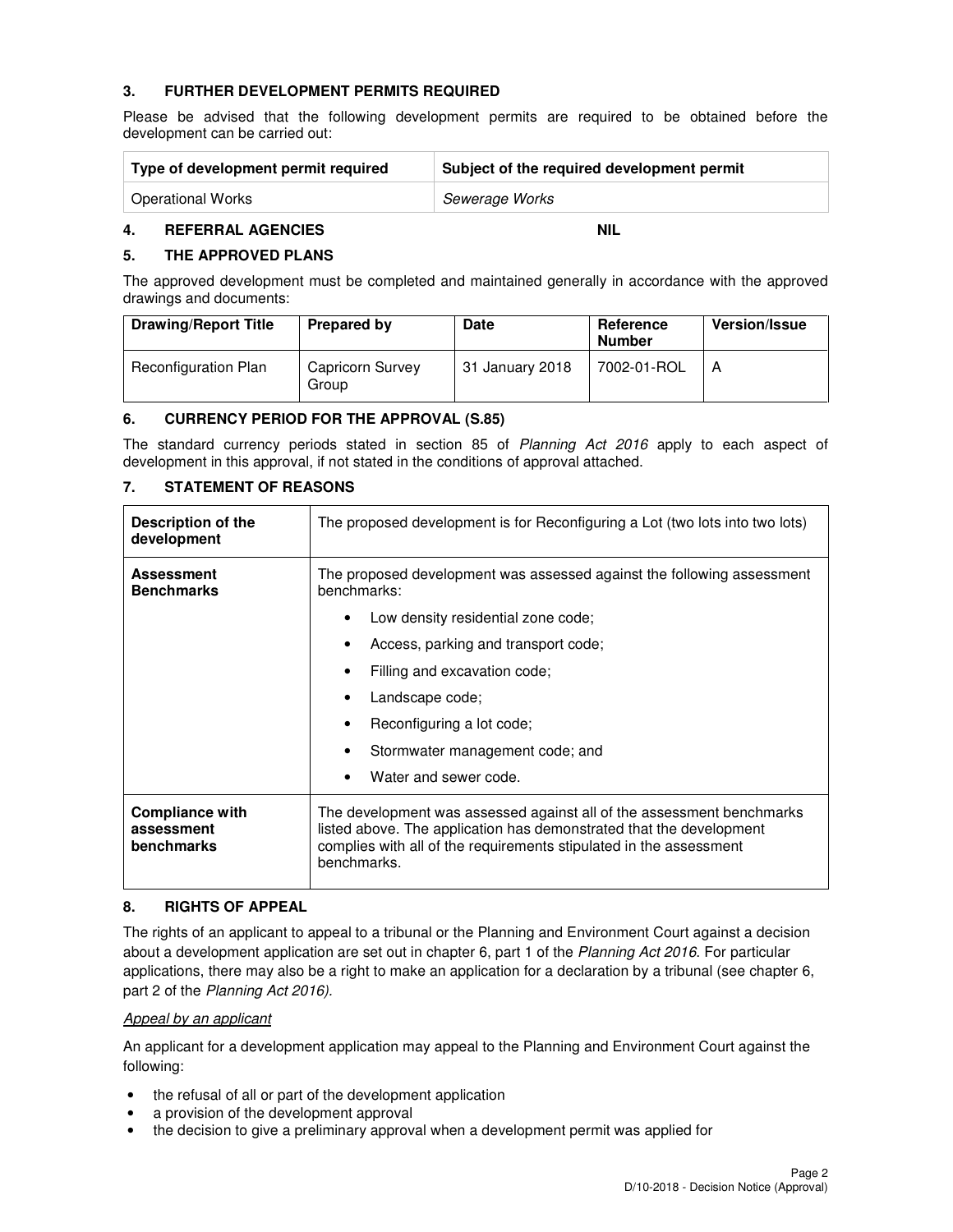• a deemed refusal of the development application.

An applicant may also have a right to appeal to the Development tribunal. For more information, see schedule 1 of the Planning Act 2016.

The timeframes for starting an appeal in the Planning and Environment Court are set out in section 229 of the Planning Act 2016.

**Attachment 2** is an extract from the Planning Act 2016 that sets down the applicant's appeal rights and the appeal rights of a submitter.

#### **9. WHEN THE DEVELOPMENT APPROVAL TAKES EFFECT**

This development approval takes effect:

From the time the decision notice is given – if there is no submitter and the applicant does not appeal the decision to the court.

Or

When the submitter's appeal period ends – if there is a submitter and the applicant does not appeal the decision to the court.

Or

Subject to the decision of the court, when the appeal is finally decided  $-$  if an appeal is made to the court.

This approval will lapse unless substantially commenced within the above stated currency periods (refer to sections 85 of Planning Act 2016 for further details).

#### **10. ASSESSMENT MANAGER**

| Name: | Tarnya Fitzgibbon<br><b>COORDINATOR</b> | Signature: | Date: 16 March 2018 |
|-------|-----------------------------------------|------------|---------------------|
|       | <b>DEVELOPMENT ASSESSMENT</b>           |            |                     |

#### **Attachment 1 – Conditions of the approval**

**Part 1 – Conditions imposed by the assessment manager** [Note: where a condition is imposed about infrastructure under Chapter 4 of the Planning Act 2016, the relevant provision of the Act under which this condition was imposed must be specified.]

#### **Attachment 2—Extract on appeal rights**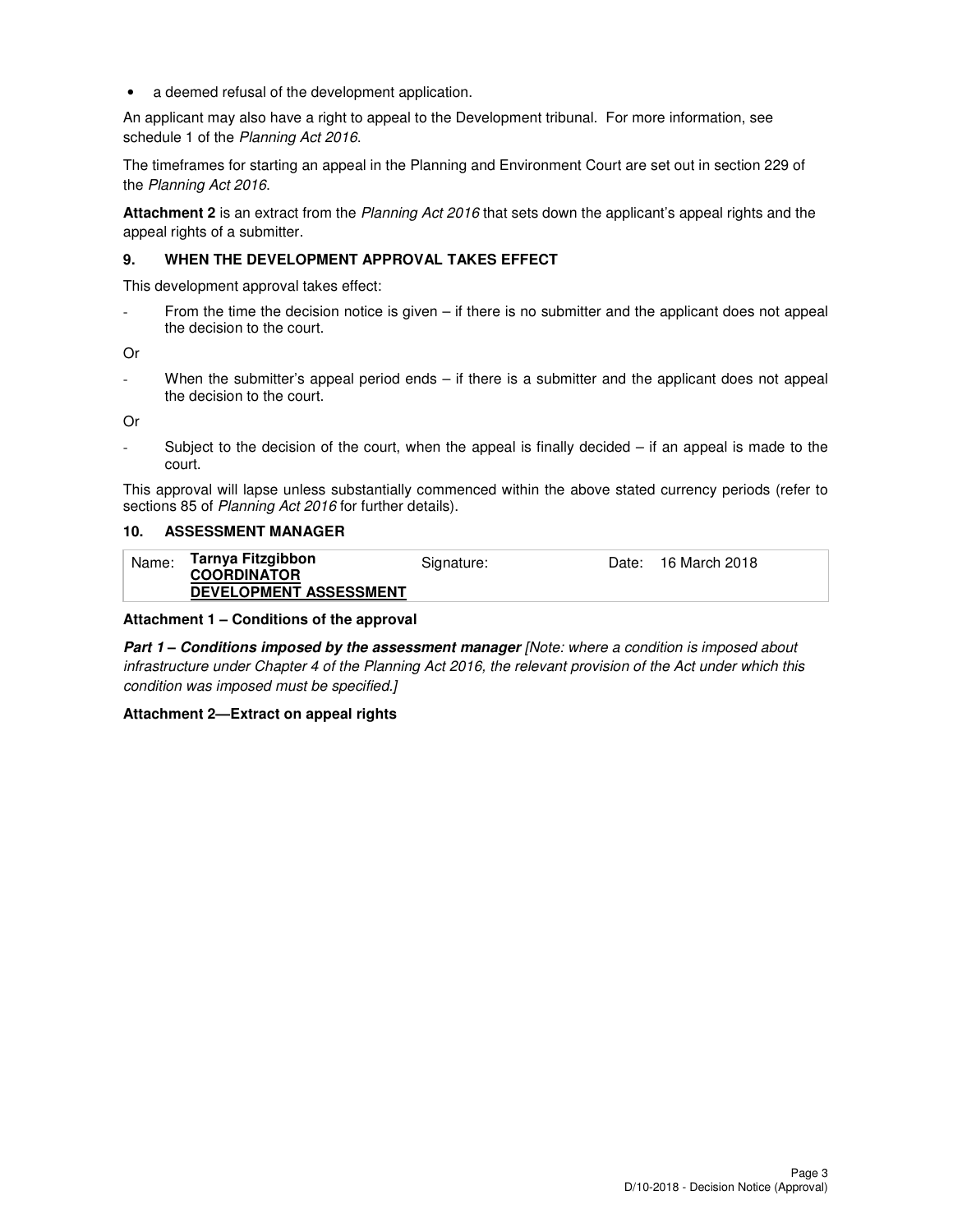

## **Attachment 1 – Part 1 Rockhampton Regional Council Conditions**

Planning Act 2016

## 1.0 ADMINISTRATION

- 1.1 The Developer and his employee, agent, contractor or invitee is responsible for ensuring compliance with the conditions of this development approval.
- 1.2 Where these Conditions refer to "Council" in relation to requiring Council to approve or to be satisfied as to any matter, or conferring on the Council a function, power or discretion, that role may be fulfilled in whole or in part by a delegate appointed for that purpose by the Council.
- 1.3 All conditions, works, or requirements of this development approval must be undertaken, completed, and be accompanied by a Compliance Certificate for any operational works required by this development approval:
	- 1.3.1 to Council's satisfaction;
	- 1.3.2 at no cost to Council; and
	- 1.3.3 prior to the issue of the Survey Plan Approval Certificate,

unless otherwise stated.

- 1.4 Infrastructure requirements of this development approval must be contributed to the relevant authorities, where applicable, at no cost to Council, prior to the issue of the Survey Plan Approval Certificate, unless otherwise stated.
- 1.5 The following further Development Permits must be obtained prior to the commencement of any works associated with their purposes:
	- 1.5.1 Operational Works:
		- (i) Sewerage Works.
- 1.6 All Development Permits for Operational Works must be obtained prior to the commencement of any works.
- 1.7 All works must be designed, constructed and maintained in accordance with the relevant Council policies, guidelines and standards, unless otherwise stated.
- 1.8 All engineering drawings/specifications, design and construction works must be in accordance with the requirements of the relevant Australian Standards and must be approved, supervised and certified by a Registered Professional Engineer of Queensland.

### 2.0 APPROVED PLANS AND DOCUMENTS

2.1 The approved development must be completed and maintained generally in accordance with the approved plans and documents, except where amended by any condition of this development approval:

| <b>Drawing/Report</b><br>Title | Prepared by               | <b>Date</b>     | Reference<br><b>Number</b> | <b>Version/Issue</b> |
|--------------------------------|---------------------------|-----------------|----------------------------|----------------------|
| Reconfiguration<br>Plan        | Capricorn<br>Survey Group | 31 January 2018 | 7002-01-ROL                |                      |

2.2 Where there is any conflict between the conditions of this development approval and the details shown on the approved plans and documents, the conditions of this development approval must prevail.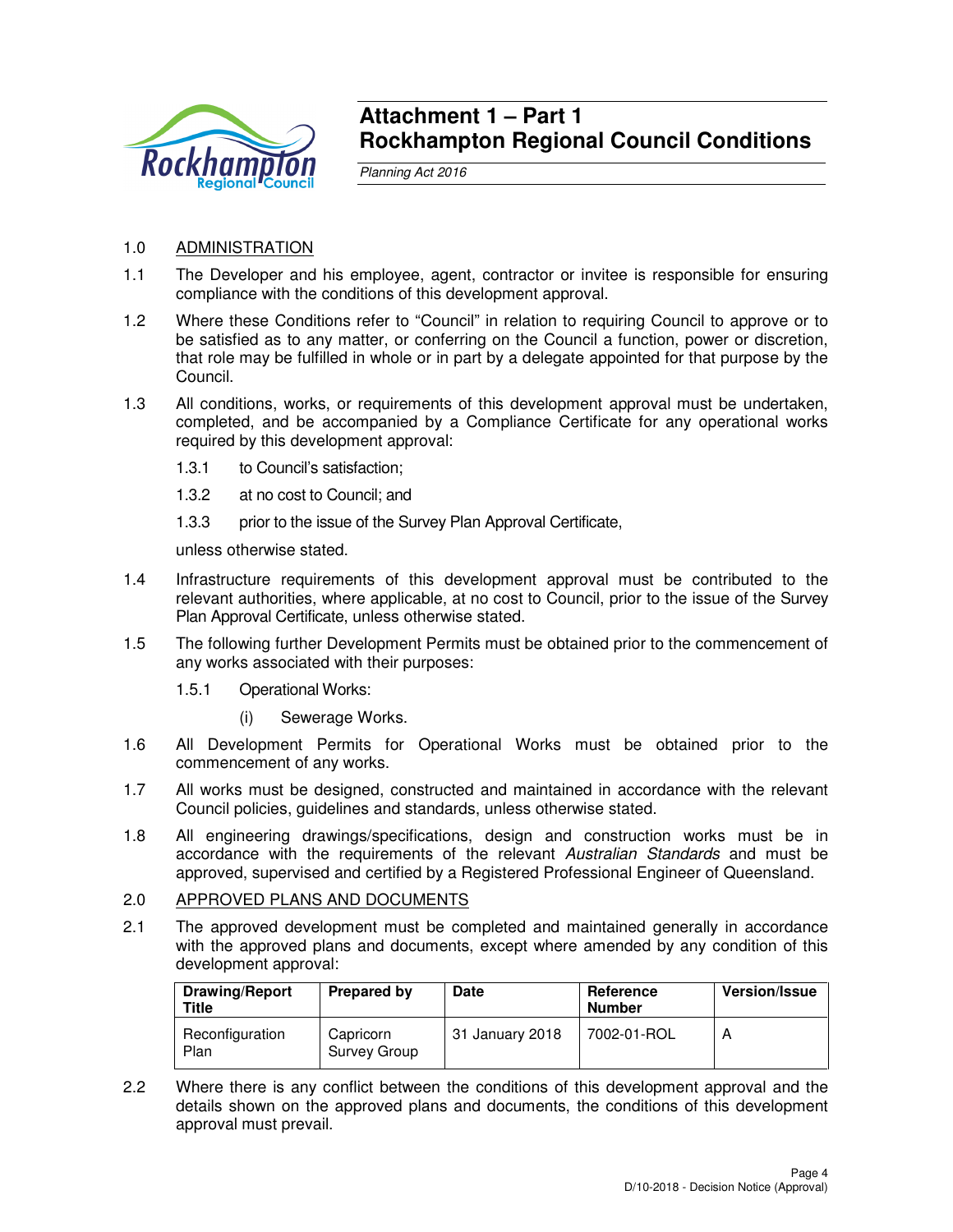2.3 Where conditions require the above plans or documents to be amended, the revised document(s) must be submitted for approval by Council prior to the submission of an application for a Development Permit for Operational Works.

## 3.0 SEWERAGE WORKS

- 3.1 A Development Permit for Operational Works (sewerage works) must be obtained prior to the commencement of any sewerage works required by this development approval.
- 3.2 All sewerage works must be designed and constructed in accordance with the approved plans (refer to condition 2.1), Capricorn Municipal Development Guidelines, Water Supply (Safety and Reliability) Act 2008, Plumbing and Drainage Act 2002 and the provisions of a Development Permit for Operational Works (sewerage works). All connections to existing Council Infrastructure are to be completed as Private Works by Fitzroy River Water (FRW).
- 3.3 All lots within the development must be connected to Council's reticulated sewerage network. Each lot must be provided with its own separate sewerage connection point, located wholly within its respective property boundary.
- 3.4 A new 150 millimetre diameter Gravity Sewer Main must be constructed along the western boundary of proposed Lot 1 extending into proposed Lot 2.
- 3.5 A new access chamber is to be constructed over the existing 375 millimetre diameter sewer trunk main within proposed Lot 1 to allow for the 150 millimetre diameter service in proposed Lot 2.
- 3.6 A new sewerage connection point must be provided for the existing dwelling on proposed Lot 1 from the proposed reticulated sewerage network located along the western boundary of proposed Lot 1.
- 3.7 A 3 metre wide easement must be provided over all sewerage infrastructure located within private property. The easement location(s) must be in accordance with the requirements of the Capricorn Municipal Development Guidelines.

## 4.0 WATER WORKS

- 4.1 All water works must be designed and constructed in accordance with the approved plans (refer to condition 2.1), Capricorn Municipal Development Guidelines, Water Supply (Safety and Reliability) Act 2008, Plumbing and Drainage Act 2002 and the provisions of a Development Permit for Operational Works (water works).
- 4.2 A new water connection point must be provided for proposed Lot 2 from the existing reticulated water network located across Gough Street.
- 4.3 A road crossing water conduit and associated water service pipe works must be constructed across Gough Street to service proposed Lot 2 and must be approved as part of a Development Permit for Operational Works (water works). All connections to existing Council Infrastructure are to be completed as Private Works by Fitzroy River Water (FRW).
- 4.4 The existing water connection point located within the existing Lot 53 must be retained to service proposed Lot 1.

## 5.0 PLUMBING AND DRAINAGE WORKS

- 5.1 The internal sanitary drainage for the existing dwelling on proposed Lot 1 must be relocated to the new connection point provided for Lot 1. A Development Permit for Plumbing and Drainage Works must be obtained and the sanitary drainage must be located wholly within the lot it serves.
- 5.2 All works must be designed and constructed in accordance with the *Capricorn Municipal* Development Guidelines, Water Supply (Safety and Reliability) Act, the Plumbing and Drainage Act.
- 5.3 The development must be connected to Council's reticulated water and sewerage network.
- 5.4 All sanitary drainage works must be in accordance with regulated work under the Plumbing and Drainage Act and Council's Plumbing and Drainage Policies.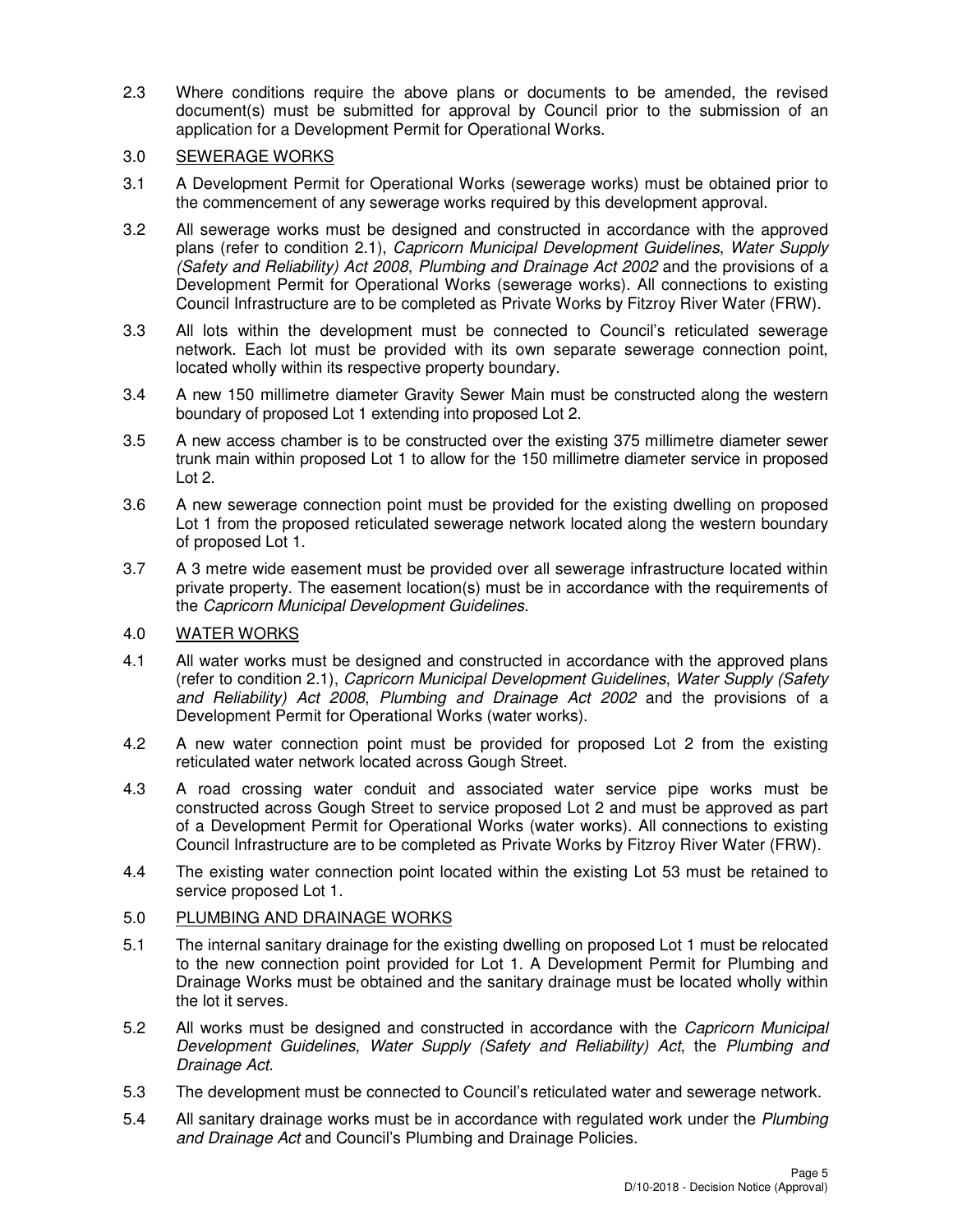## 6.0 ELECTRICITY

Evidence that the new lot/s is/can be provided with electricity services from the relevant service provider must be provided to Council, prior to the issue of the Survey Plan Approval Certificate.

### 7.0 TELECOMMUNICATIONS

7.1 Evidence that the new lot/s is/can be provided with telecommunications services from the relevant service provider must be provided to Council, prior to the issue of the Survey Plan Approval Certificate.

## 8.0 ASSET MANAGEMENT

- 8.1 Any alteration necessary to electricity, telephone, water mains, sewerage mains, and/or public utility installations resulting from the development or in connection with the development, must be undertaken and completed at no cost to Council.
- 8.2 Any damage to existing stormwater, water supply and sewerage infrastructure, kerb and channel, pathway or roadway (including removal of concrete slurry from public land and Council infrastructure), that occurs while any works are being carried out in association with this development approval must be repaired at full cost to the developer. This includes the reinstatement of any existing traffic signs or pavement markings that may have been removed or damaged.
- 8.3 'As Constructed' information pertaining to assets to be handed over to Council and those which may have an impact on Council's existing and future assets must be provided prior to the issue of the Survey Plan Approval Certificate. This information must be provided in accordance with the Asset Design and As Constructed Manual (ADAC).

## 9.0 ENVIRONMENTAL

9.1 An Erosion Control and Stormwater Control Management Plan in accordance with the Capricorn Municipal Design Guidelines, must be implemented, monitored and maintained for the duration of the works, and until all exposed soil areas are permanently stabilised (for example, turfed, hydromulched, concreted, landscaped). The plan must be available on-site for inspection by Council Officers whilst all works are being carried out.

### 10.0 OPERATING PROCEDURES

10.1 All construction materials, waste, waste skips, machinery and contractors' vehicles must be located and stored or parked within the development site.

## ADVISORY NOTES

### NOTE 1. Aboriginal Cultural Heritage

It is advised that under section 23 of the Aboriginal Cultural Heritage Act 2003, a person who carries out an activity must take all reasonable and practicable measures to ensure the activity does not harm Aboriginal cultural heritage (the "cultural heritage duty of care"). Maximum penalties for breaching the duty of care are listed in the Aboriginal cultural heritage legislation. The information on Aboriginal cultural heritage is available on the Department of Aboriginal and Torres Strait Islander and Multicultural Affairs website: www.datsima.qld.gov.au.

### NOTE 2. Asbestos Removal

Any demolition and/or removal works involving asbestos materials must be undertaken in accordance with the requirements of the Work Health and Safety Act 2011 and Public Health Act 2005.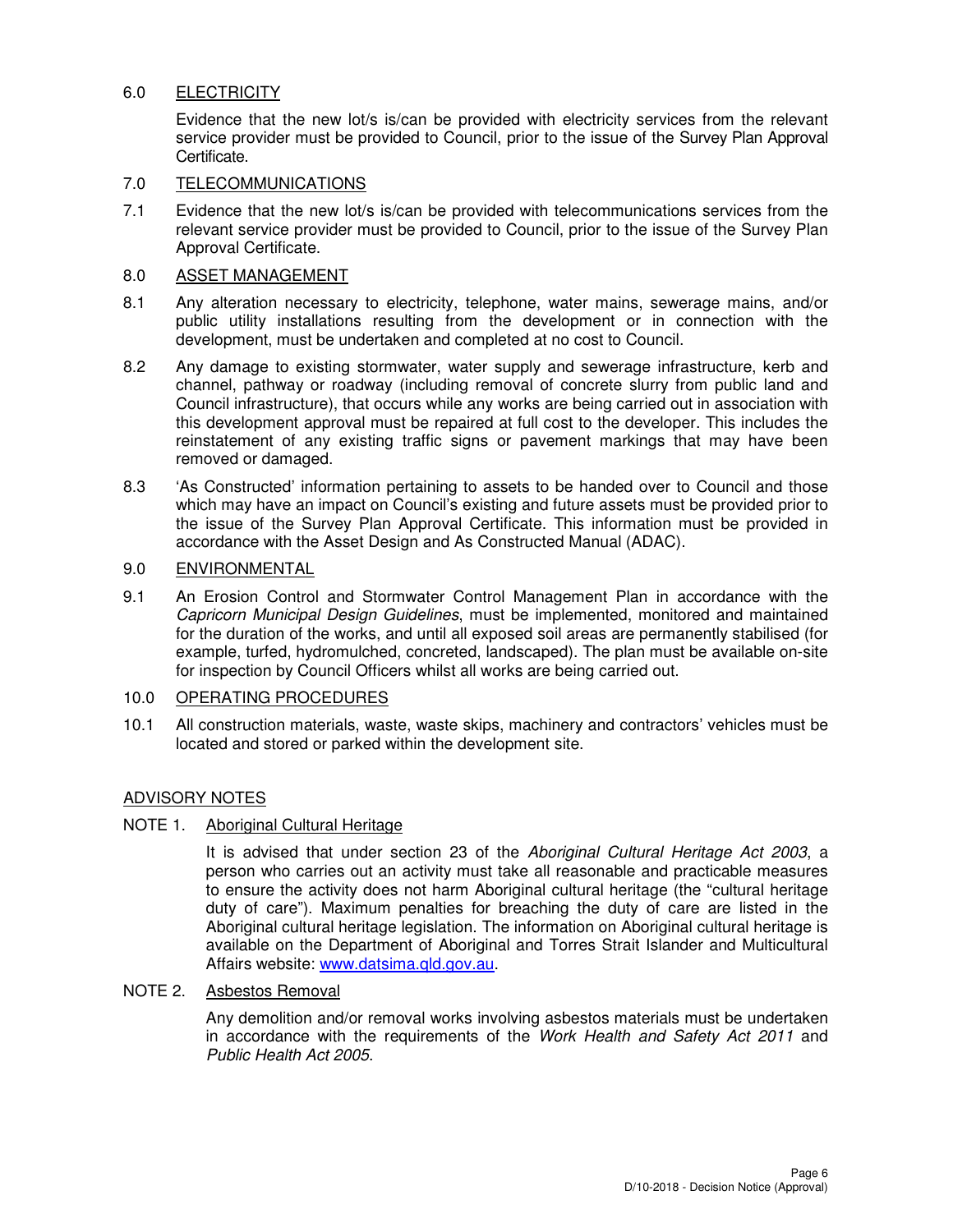## NOTE 3. General Environmental Duty

General environmental duty under the Environmental Protection Act 1994 prohibits unlawful environmental nuisance caused by noise, aerosols, particles, dust, ash, fumes, light, odour or smoke beyond the boundaries of the development site during all stages of the development including earthworks, construction and operation.

## NOTE 4. General Safety Of Public During Construction

The Work Health and Safety Act 2011 and Manual of Uniform Traffic Control Devices must be complied with in carrying out any construction works, and to ensure safe traffic control and safe public access in respect of works being constructed on a road.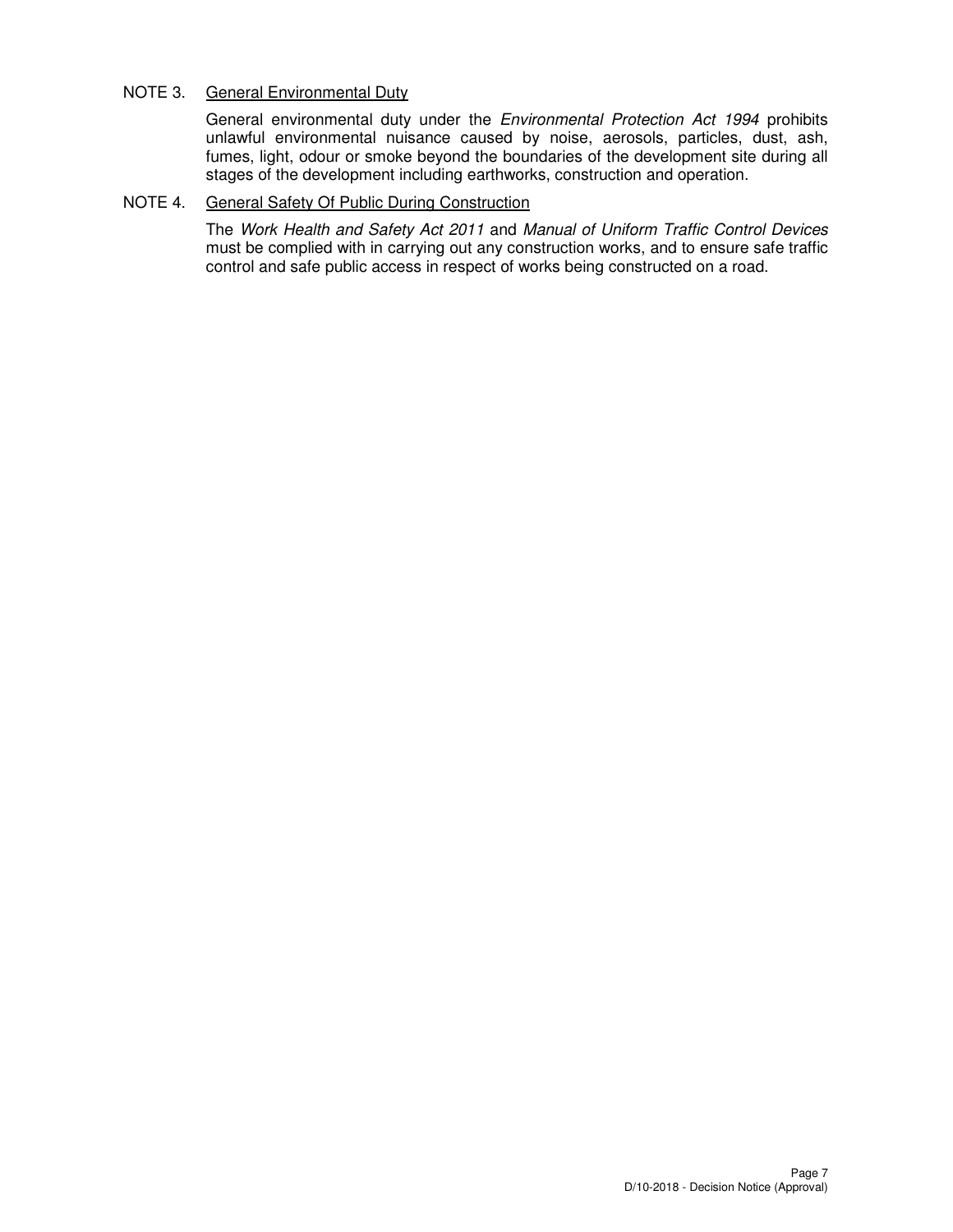

# **Attachment 2 - Appeal Rights**

PLANNING ACT 2016

The following is an extract from the Planning Act 2016 (Chapter 6)

#### **Appeal rights**

#### **229 Appeals to tribunal or P&E Court**

- (1) Schedule 1 states—
	- (a) matters that may be appealed to— (i) either a tribunal or the P&E Court; or (ii) only a tribunal; or (iii) only the P&E Court; and
	- (b) the person—
		- (i) who may appeal a matter (the **appellant**); and
		- (ii) who is a respondent in an appeal of the matter; and (iii) who is a co-respondent in an appeal of the matter; and
		- (iv) who may elect to be a co-respondent in an appeal of the matter.
- (2) An appellant may start an appeal within the appeal period.
- (3) The **appeal period** is—
	- (a) for an appeal by a building advisory agency—10 business days after a decision notice for the decision is given to the agency or
	- (b) for an appeal against a deemed refusal—at any time after the deemed refusal happens; or
	- (c) for an appeal against a decision of the Minister, under chapter 7, part 4, to register premises or to renew the registration of premises—20 business days after a notice is published under section 269(3)(a) or (4); or
	- (d) for an appeal against an infrastructure charges notice— 20 business days after the infrastructure charges notice is given to the person; or
	- (e) for an appeal about a deemed approval of a development application for which a decision notice has not been given—30 business days after the applicant gives the deemed approval notice to the assessment manager; or
	- (f) for any other appeal—20 business days after a notice of the decision for the matter, including an enforcement notice, is given to the person.
	- Note—

See the P&E Court Act for the court's power to extend the appeal period.

- (4) Each respondent and co-respondent for an appeal may be heard in the appeal.
- (5) If an appeal is only about a referral agency's response, the assessment manager may apply to the tribunal or P&E Court to withdraw from the appeal.
- (6) To remove any doubt, it is declared that an appeal against an infrastructure charges notice must not be about—
	- (a) the adopted charge itself; or
	- (b) for a decision about an offset or refund—
		- (i) the establishment cost of trunk infrastructure identified in a LGIP; or
		- (ii) the cost of infrastructure decided using the method
- included in the local government's charges resolution. **230 Notice of appeal**
- (1) An appellant starts an appeal by lodging, with the registrar of the tribunal or P&E Court, a notice of appeal that—
	- (a) is in the approved form; and
	- (b) succinctly states the grounds of the appeal.
- (2) The notice of appeal must be accompanied by the required fee.
- (3) The appellant or, for an appeal to a tribunal, the registrar must, within the service period, give a copy of the notice of appeal to—
- (a) the respondent for the appeal; and
- (b) each co-respondent for the appeal; and
- (c) for an appeal about a development application under schedule 1, table 1, item 1—each principal submitter for the development application; and
- (d) for an appeal about a change application under schedule 1, table 1, item 2—each principal submitter for the change application; and
- (e) each person who may elect to become a co-respondent for the appeal, other than an eligible submitter who is not a principal submitter in an appeal under paragraph  $(c)$  or  $(d)$ ; and
- (f) for an appeal to the P&E Court—the chief executive; and
- (g) for an appeal to a tribunal under another Act—any other person who the registrar considers appropriate.
- (4) The **service period** is—
	- (a) if a submitter or advice agency started the appeal in the P&E Court—2 business days after the appeal is started; or
	- (b) otherwise—10 business days after the appeal is started.
- (5) A notice of appeal given to a person who may elect to be a co-respondent must state the effect of subsection
- (6) A person elects to be a co-respondent by filing a notice of election, in the approved form, within 10 business days after the notice of appeal is given to the person*.*
- **231 Other appeals**
- (1) Subject to this chapter, schedule 1 and the P&E Court Act, unless the Supreme Court decides a decision or other matter under this Act is affected by jurisdictional error, the decision or matter is non-appealable.
- (2) The Judicial Review Act 1991, part 5 applies to the decision or matter to the extent it is affected by jurisdictional error.
- (3) A person who, but for subsection (1) could have made an application under the Judicial Review Act 1991 in relation to the decision or matter, may apply under part 4 of that Act for a statement of reasons in relation to the decision or matter.
- (4) In this section— **decision** includes—
	- (a) conduct engaged in for the purpose of making a decision; and
	- (b) other conduct that relates to the making of a decision; and
	- (c) the making of a decision or the failure to make a decision; and
	- (d) a purported decision; and
	- (e) a deemed refusal.

**non-appealable**, for a decision or matter, means the decision or matter—

- (a) is final and conclusive; and
- (b) may not be challenged, appealed against, reviewed, quashed, set aside or called into question in any other way under the Judicial Review Act 1991 or otherwise, whether by the Supreme Court, another court, a tribunal or another entity; and
- (c) is not subject to any declaratory, injunctive or other order of the Supreme Court, another court, a tribunal or another entity on any ground.

#### **232 Rules of the P&E Court**

- (1) A person who is appealing to the P&E Court must comply with the rules of the court that apply to the appeal.
- (2) However, the P&E Court may hear and decide an appeal even if the person has not complied with rules of the P&E Court.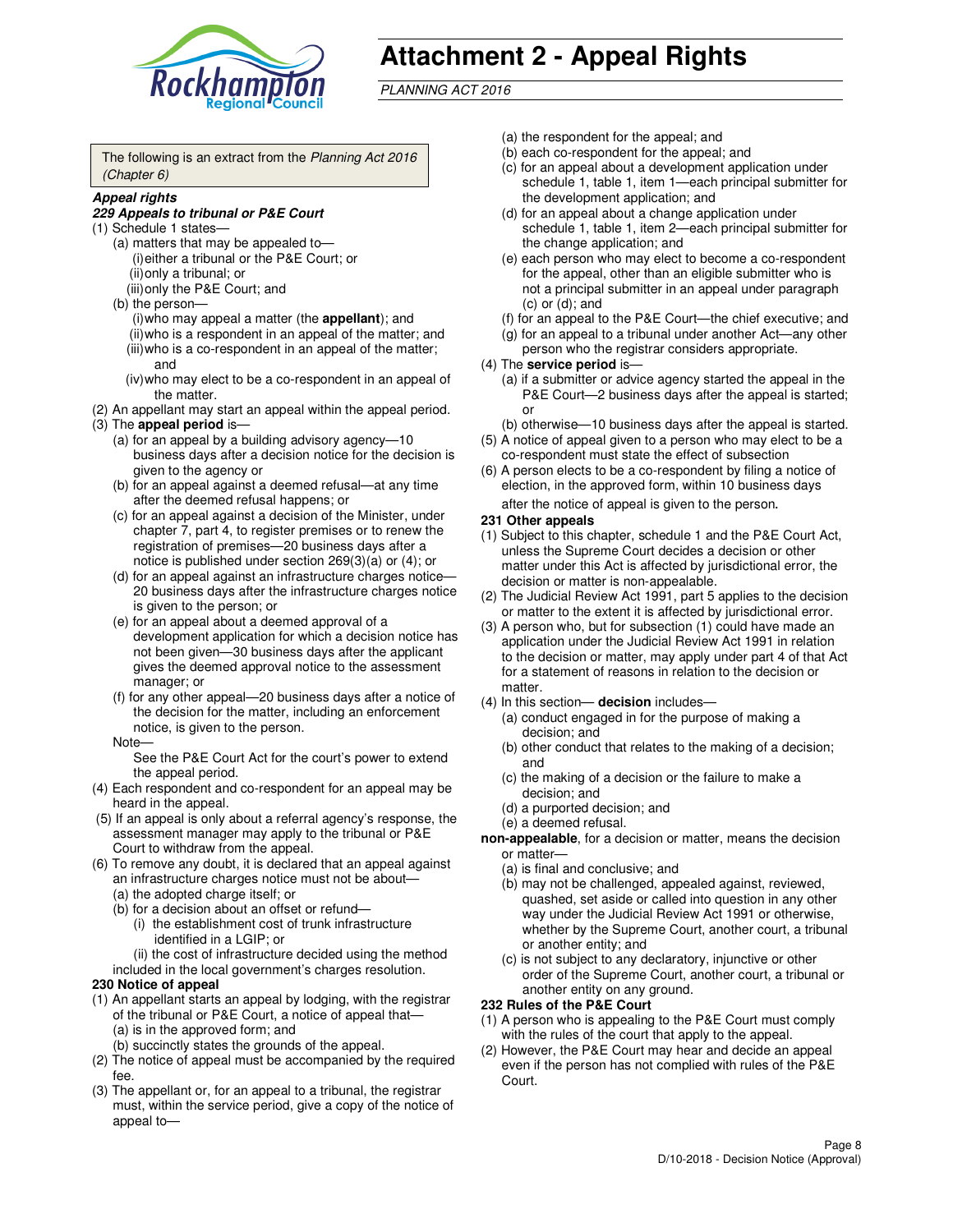

## **Appeal Rights**

PLANNING ACT 2016

## **Schedule 1**

## **Appeals section 229**

#### **1 Appeal rights and parties to appeals**

- (1) Table 1 states the matters that may be appealed to—(a) the P&E court; or (b) a tribunal.
- (2) However, table 1 applies to a tribunal only if the matter involves—
	- (a) the refusal, or deemed refusal of a development application, for—
	- (i) a material change of use for a classified building; or
	- (ii) operational work associated with building work, a retaining wall, or a tennis court; or
	- (b) a provision of a development approval for—
	- (i) a material change of use for a classified building; or
- (ii) operational work associated with building work, a retaining wall, or a tennis court; or
	- (c) if a development permit was applied for—the decision to give a preliminary approval for—
		- (i) a material change of use for a classified building; or
		- (ii) operational work associated with building work, a retaining wall, or a tennis court; or
	- (d) a development condition if—
		- (i) the development approval is only for a material change of use that involves the use of a building classified under the Building Code as a class 2 building; and
		- (ii) the building is, or is proposed to be, not more than 3 storeys; and
		- (iii) the proposed development is for not more than 60 sole-occupancy units; or
	- (e) a decision for, or a deemed refusal of, an extension application for a development approval that is only for a material change of use of a classified building; or
	- (f) a decision for, or a deemed refusal of, a change application for a development approval that is only for a material change of use of a classified building; or
	- (g) a matter under this Act, to the extent the matter relates to—
		- (i) the Building Act, other than a matter under that Act that may or must be decided by the Queensland Building and Construction Commission; or
		- (ii) the Plumbing and Drainage Act, part 4 or 5; or
	- (h) a decision to give an enforcement notice in relation to a matter under paragraphs (a) to (g); or
	- (i) a decision to give an infrastructure charges notice; or
	- (j) the refusal, or deemed refusal, of a conversion application; or
	- (k) a matter that, under another Act, may be appealed to the tribunal; or
	- (l) a matter prescribed by regulation.
- (3) Also, table 1 does not apply to a tribunal if the matter
	- involves—
	- (a) for a matter in subsection  $(2)(a)$  to  $(d)$ 
		- (i) a development approval for which the development application required impact assessment; and
		- (ii) a development approval in relation to which the assessment manager received a properly made submission for the development application; or
	- (b) a provision of a development approval about the identification or inclusion, under a variation approval, of a matter for the development.
- (4) Table 2 states the matters that may be appealed only to the P&E Court.
- (5) Table 3 states the matters that may be appealed only to the tribunal.
- (6) In each table—
	- (a) column 1 states the appellant in the appeal; and
	- (b) column 2 states the respondent in the appeal; and
	- (c) column 3 states the co-respondent (if any) in the appeal; and
	- (d) column 4 states the co-respondents by election (if any) in the appeal.
- $(7)$  If the chief executive receives a notice of appeal under section  $230(3)(f)$ , the chief executive may elect to be a corespondent in the appeal.

| Table 1<br>Appeals to the P&E Court and, for certain matters, to a tribunal                                      |                                                                                                                                                                                                                            |                                         |                                                       |  |
|------------------------------------------------------------------------------------------------------------------|----------------------------------------------------------------------------------------------------------------------------------------------------------------------------------------------------------------------------|-----------------------------------------|-------------------------------------------------------|--|
| 1. Development applications<br>An appeal may be made against-<br>(c) a provision of the development approval; or | (a) the refusal of all or part of the development application; or<br>(b) the deemed refusal of the development application; or<br>(d) if a development permit was applied for—the decision to give a preliminary approval. |                                         |                                                       |  |
| Column 1                                                                                                         | Column 2                                                                                                                                                                                                                   | Column 3                                | Column 4                                              |  |
| Appellant                                                                                                        | Respondent                                                                                                                                                                                                                 | Co-respondent                           | Co-respondent by election                             |  |
| (if any)<br>$($ if any $)$                                                                                       |                                                                                                                                                                                                                            |                                         |                                                       |  |
| The applicant                                                                                                    | The assessment<br>manager                                                                                                                                                                                                  | If the appeal is about<br>a concurrence | 1 A concurrence agency that is<br>not a co-respondent |  |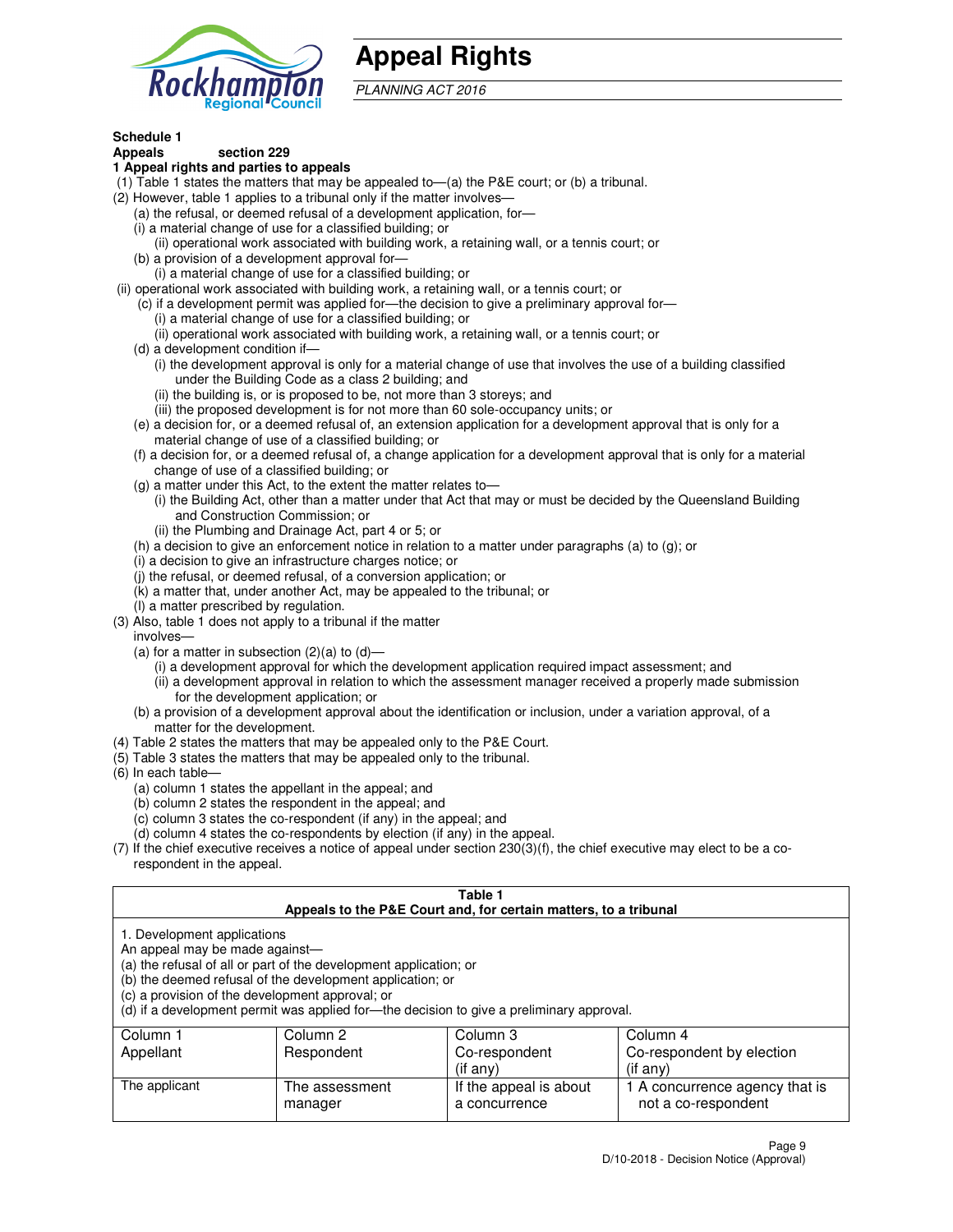| Table 1<br>Appeals to the P&E Court and, for certain matters, to a tribunal                                                                                                                             |                                                                                                                               |                                                                 |                                                                                                                                                                                                                                                                                                                                                     |  |
|---------------------------------------------------------------------------------------------------------------------------------------------------------------------------------------------------------|-------------------------------------------------------------------------------------------------------------------------------|-----------------------------------------------------------------|-----------------------------------------------------------------------------------------------------------------------------------------------------------------------------------------------------------------------------------------------------------------------------------------------------------------------------------------------------|--|
|                                                                                                                                                                                                         |                                                                                                                               | agency's referral<br>response-the<br>concurrence agency         | 2 If a chosen Assessment<br>manager is the respondent-<br>the prescribed assessment<br>manager<br>3 Any eligible advice agency for<br>the application<br>4 Any eligible submitter for the<br>application                                                                                                                                            |  |
| 2. Change applications<br>An appeal may be made against-<br>(b) a deemed refusal of a change application.                                                                                               |                                                                                                                               |                                                                 | (a) a responsible entity's decision for a change application, other than a decision made by the P&E court; or                                                                                                                                                                                                                                       |  |
| Column <sub>1</sub><br>Appellant                                                                                                                                                                        | Column <sub>2</sub><br>Respondent                                                                                             | Column <sub>3</sub><br>Co-respondent<br>(if any)                | Column 4<br>Co-respondent by election<br>(if any)                                                                                                                                                                                                                                                                                                   |  |
| 1 The applicant<br>2 If the responsible<br>entity is the<br>assessment<br>manager-an<br>affected entity that<br>gave a pre-request<br>notice or response<br>notice                                      | The responsible<br>entity                                                                                                     | If an affected entity<br>starts the appeal-the<br>applicant     | A concurrence agency for the<br>1.<br>development application<br>2 If a chosen assessment<br>manager is the respondent-<br>the prescribed assessment<br>manager<br>3 A private certifier for the<br>development application<br>4 Any eligible advice agency for<br>the change application<br>5 Any eligible submitter for the<br>change application |  |
| 3. Extension applications<br>An appeal may be made against-                                                                                                                                             | (a) the assessment manager's decision about an extension application; or<br>(b) a deemed refusal of an extension application. |                                                                 |                                                                                                                                                                                                                                                                                                                                                     |  |
| Column 1<br>Appellant                                                                                                                                                                                   | Column <sub>2</sub><br>Respondent                                                                                             | Column <sub>3</sub><br>Co-respondent<br>(if any)                | Column 4<br>Co-respondent by election<br>(if any)                                                                                                                                                                                                                                                                                                   |  |
| 1 The applicant<br>1<br>For a matter other<br>2<br>than a deemed<br>refusal of an<br>extension<br>application $-$ a<br>concurrence<br>agency, other than<br>the chief executive,<br>for the application | The assessment<br>manager                                                                                                     | If a concurrence<br>agency starts the<br>appeal - the applicant | If a chosen assessment<br>manager is the respondent - the<br>prescribed assessment manager                                                                                                                                                                                                                                                          |  |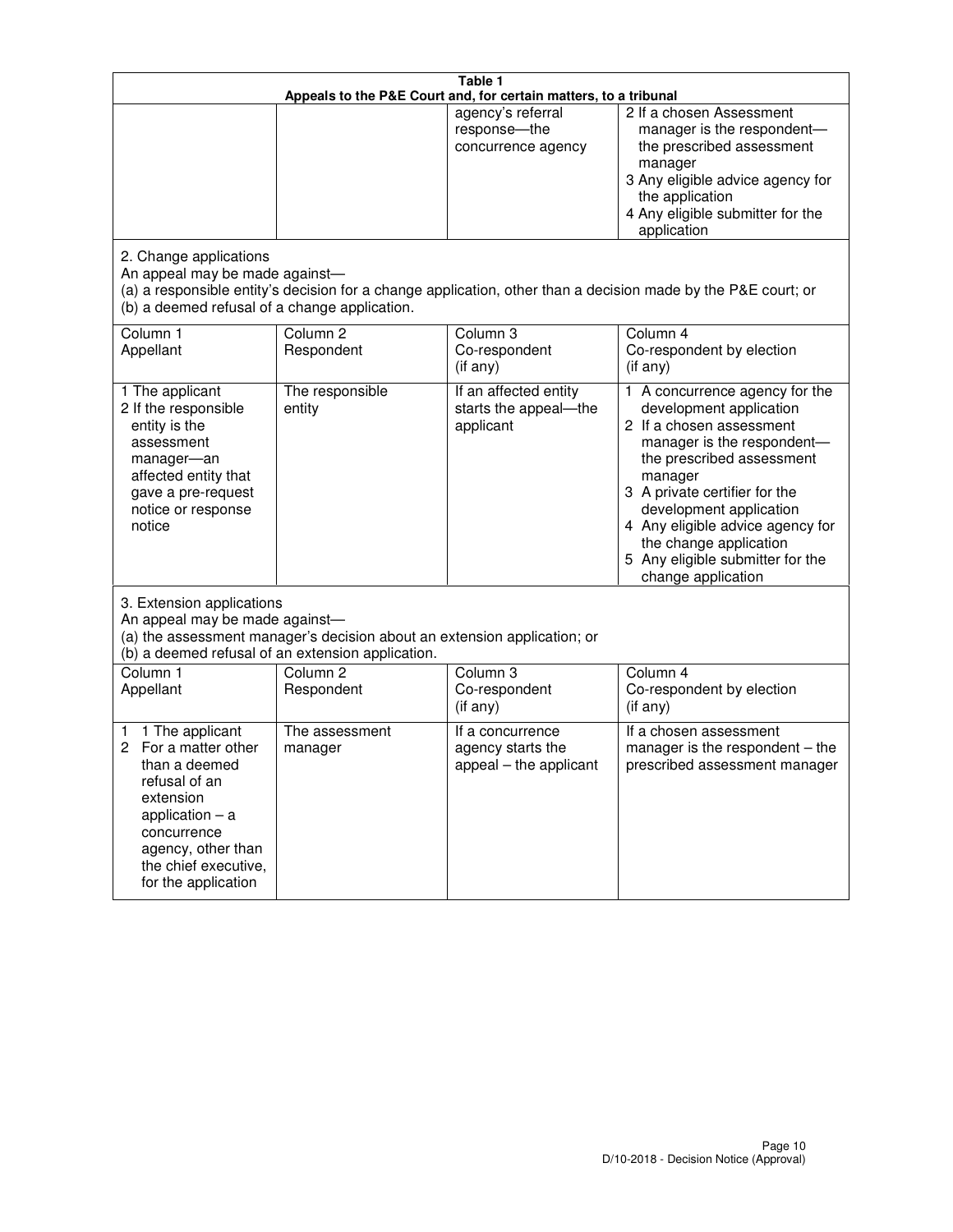#### **Table 1 Appeals to the P&E Court and, for certain matters, to a tribunal**

4. Infrastructure charges notices

An appeal may be made against an infrastructure charges notice on 1 or more of the following grounds

- a) The notice involved an error relating to
	- (i) The application of the relevant adopted charge; or
- Examples of errors in applying an adopted charge
	- The incorrect application of gross floor area for a non-residential development
	- Applying an incorrect 'use category', under a regulation, to the development
		- (i) The working out of extra demands, for section 120; or
		- (ii) An offset or refund; or
- b) The was no decision about an offset or refund; or
- c) If the infrastructure charges notice states a refund will be given the timing for giving the refund; or
- d) The amount of the charge is so unreasonable that no reasonable relevant local government could have imposed the amount.

| Column 1<br>Appellant                                    | Column 2<br>Respondent                                                    | Column 3<br>Co-respondent<br>$($ if any $)$ | Column 4<br>Co-respondent by election<br>$($ if any $)$ |
|----------------------------------------------------------|---------------------------------------------------------------------------|---------------------------------------------|---------------------------------------------------------|
| The person given the<br>Infrastructure charges<br>notice | The local government<br>that gave the<br>infrastructure charges<br>notice |                                             |                                                         |

5. Conversion applications

An appeal may be made against—

(a) the refusal of a conversion application; or

(b) a deemed refusal of a conversion application.

| Column 1<br>Appellant | Column 2<br>Respondent                                                  | Column 3<br>Co-respondent<br>$($ if any $)$ | Column 4<br>Co-respondent by election<br>$($ if any $)$ |
|-----------------------|-------------------------------------------------------------------------|---------------------------------------------|---------------------------------------------------------|
| The applicant         | The local government<br>to which the conversion<br>application was made |                                             |                                                         |

6. Enforcement notices

An appeal may be made against the decision to give an enforcement notice.

| Column 1<br>Appellant                      | Column 2<br>Respondent       | Column 3<br>Co-respondent<br>$($ if any $)$ | Column 4<br>Co-respondent by election<br>(if any)                                                                                                                          |
|--------------------------------------------|------------------------------|---------------------------------------------|----------------------------------------------------------------------------------------------------------------------------------------------------------------------------|
| The person given the<br>enforcement notice | The enforcement<br>authority |                                             | If the enforcement authority is<br>not the local government for<br>the premises in relation to which<br>the offence is alleged to have<br>happened-the local<br>government |

#### **Table 2 Appeals to the P&E Court only**

1. Appeals from tribunal

An appeal may be made against a decision of a tribunal, other than a decision under

section 252, on the ground of—

(a) an error or mistake in law on the part of the tribunal; or

(b) jurisdictional error.

| Column 1<br>Appellant                             | Column 2<br>Respondent                                    | Column 3<br>Co-respondent<br>(if any) | Column 4<br>Co-respondent by election<br>(if any) |
|---------------------------------------------------|-----------------------------------------------------------|---------------------------------------|---------------------------------------------------|
| A party to the<br>proceedings for the<br>decision | The other party to the<br>proceedings for the<br>decision | -                                     |                                                   |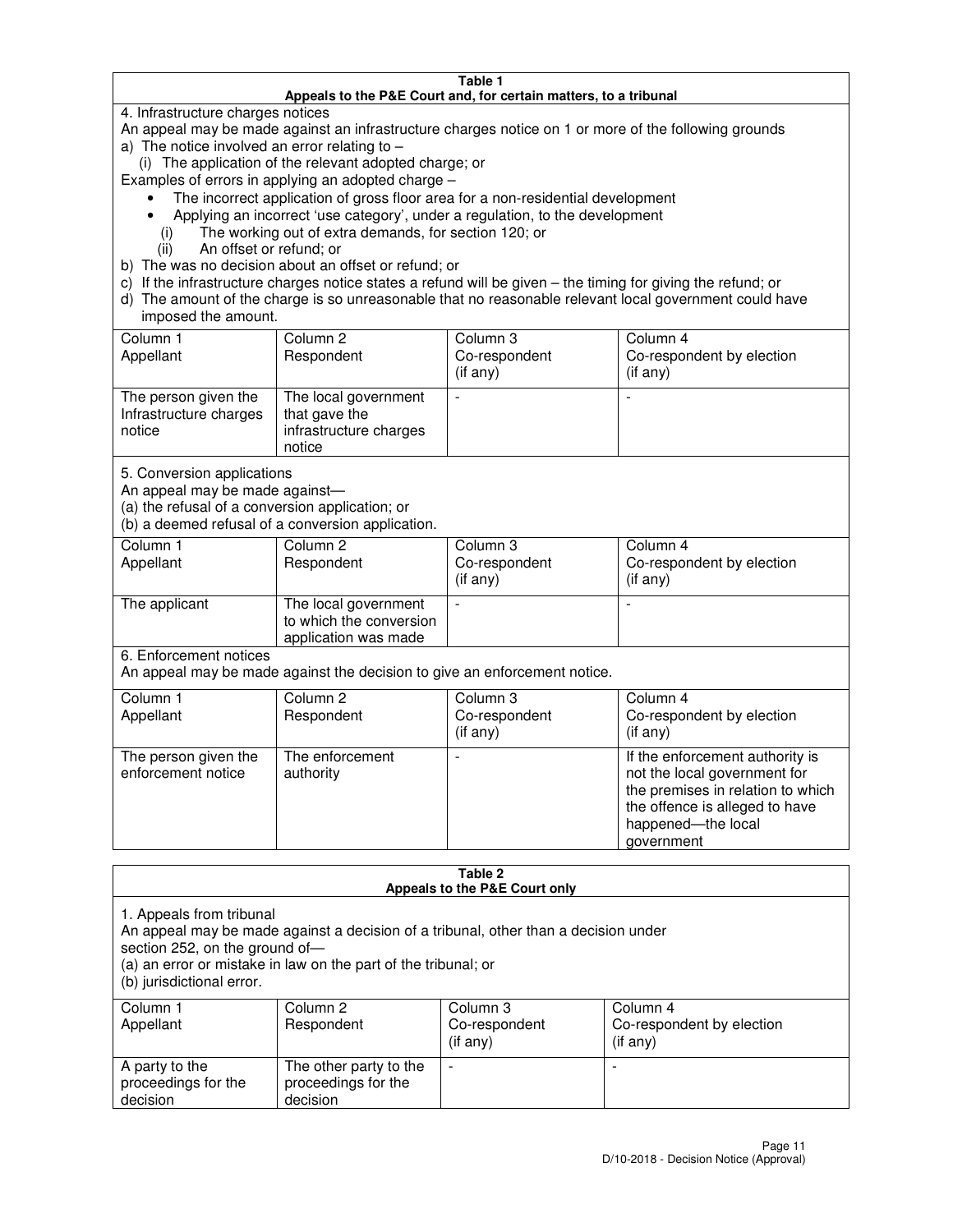#### **Table 2 Appeals to the P&E Court only**

2. Eligible submitter appeals

An appeal may be made against the decision to give a development approval, or an approval for a change application, to the extent that the decision relates to—

(a) any part of the development application for the development approval that required impact assessment; or (b) a variation request.

| Column 1<br>Appellant                                                                                                                                                                                                                                                                                                                                                                                              | Column 2<br>Respondent                                                                                                     | Column 3<br>Co-respondent<br>(if any)                                                                                     | Column 4<br>Co-respondent by election<br>(i f any)   |
|--------------------------------------------------------------------------------------------------------------------------------------------------------------------------------------------------------------------------------------------------------------------------------------------------------------------------------------------------------------------------------------------------------------------|----------------------------------------------------------------------------------------------------------------------------|---------------------------------------------------------------------------------------------------------------------------|------------------------------------------------------|
| 1 For a development<br>application-an<br>eligible submitter for<br>the development<br>application<br>2 For a change<br>application-an<br>eligible submitter for<br>the change<br>application                                                                                                                                                                                                                       | 1 For a development<br>application-the<br>assessment<br>manager<br>2 For a change<br>application-the<br>responsible entity | 1 The applicant<br>2 If the appeal is<br>about a concurrence<br>agency's referral<br>response---the<br>concurrence agency | Another eligible<br>submitter for the<br>application |
| 3. Eligible submitter and eligible advice agency appeals<br>An appeal may be made against a provision of a development approval, or failure to<br>include a provision in the development approval, to the extent the matter relates to-<br>(a) any part of the development application or the change application, for the development approval, that<br>required impact assessment; or<br>(b) a variation request. |                                                                                                                            |                                                                                                                           |                                                      |
| Column 1<br>Appellant                                                                                                                                                                                                                                                                                                                                                                                              | Column <sub>2</sub><br>Respondent                                                                                          | Column 3<br>Co-respondent<br>(if any)                                                                                     | Column 4<br>Co-respondent by election<br>(if any)    |
| 1 For a development<br>application-an<br>eligible submitter for<br>the development<br>application                                                                                                                                                                                                                                                                                                                  | 1 For a development<br>application-the<br>assessment<br>manager<br>2 For a change                                          | 1 The applicant<br>2 If the appeal is<br>about a concurrence<br>agency's referral<br>response---the                       | Another eligible submitter for the<br>application    |

concurrence agency

change application 4. Compensation claims

2 For a change application—an eligible submitter for

the change application 3 An eligible advice agency for the development application or

An appeal may be made against—

(a) a decision under section 32 about a compensation claim; or

(b) a decision under section 265 about a claim for compensation; or

application—the responsible entity

(c) a deemed refusal of a claim under paragraph (a) or (b).

| Column 1<br>Appellant                      | Column 2<br>Respondent                                 | Column 3<br>Co-respondent<br>(if any) | Column 4<br>Co-respondent by election<br>$($ if any $)$ |
|--------------------------------------------|--------------------------------------------------------|---------------------------------------|---------------------------------------------------------|
| A person dissatisfied<br>with the decision | The local<br>government to which<br>the claim was made | -                                     |                                                         |
| 5. Registered premises                     |                                                        |                                       |                                                         |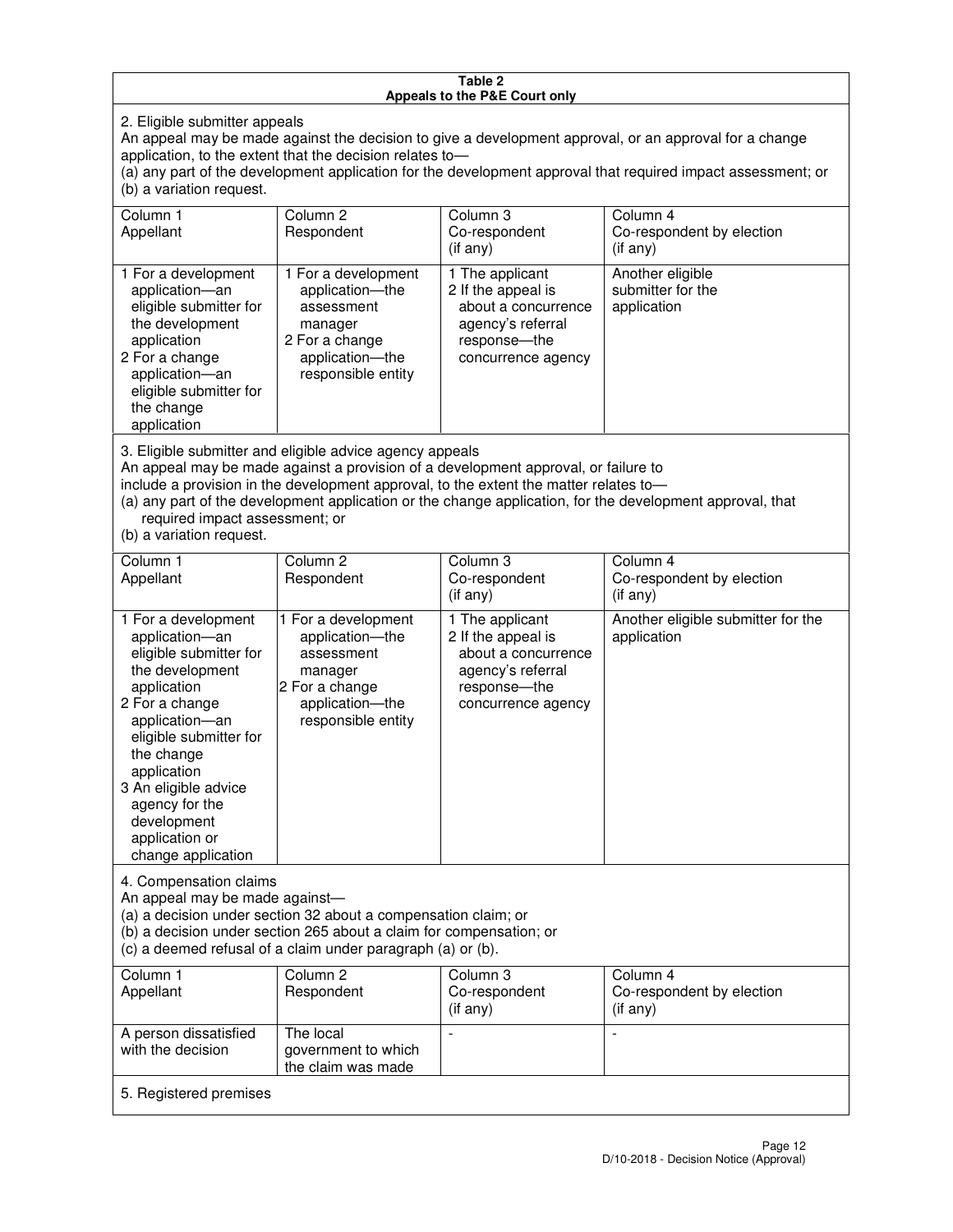| Table 2<br>Appeals to the P&E Court only                                                                                                                                                                                                                                                                                |                                   |                                       |                                                                                                                                                                             |  |
|-------------------------------------------------------------------------------------------------------------------------------------------------------------------------------------------------------------------------------------------------------------------------------------------------------------------------|-----------------------------------|---------------------------------------|-----------------------------------------------------------------------------------------------------------------------------------------------------------------------------|--|
| An appeal may be made against a decision of the Minister under chapter 7, part 4.                                                                                                                                                                                                                                       |                                   |                                       |                                                                                                                                                                             |  |
|                                                                                                                                                                                                                                                                                                                         |                                   |                                       |                                                                                                                                                                             |  |
| Column 1<br>Appellant                                                                                                                                                                                                                                                                                                   | Column <sub>2</sub><br>Respondent | Column <sub>3</sub><br>Co-respondent  | Column <sub>4</sub><br>Co-respondent by election                                                                                                                            |  |
|                                                                                                                                                                                                                                                                                                                         |                                   | (if any)                              | (if any)                                                                                                                                                                    |  |
| 1 A person given a<br>decision notice about<br>the decision<br>2 If the decision is to<br>register premises or<br>renew the<br>registration of<br>premises-an owner<br>or occupier of<br>premises in the<br>affected area for the<br>registered premises<br>who is dissatisfied<br>with the decision                    | <b>The Minister</b>               |                                       | If an owner or occupier starts the<br>appeal – the owner of the<br>registered premises                                                                                      |  |
| 6. Local laws<br>An appeal may be made against a decision of a local government, or conditions applied,<br>under a local law about-<br>(a) the use of premises, other than a use that is the natural and ordinary consequence of prohibited<br>development; or<br>(b) the erection of a building or other structure.    |                                   |                                       |                                                                                                                                                                             |  |
| Column 1                                                                                                                                                                                                                                                                                                                | Column <sub>2</sub>               | Column 3                              | Column $\overline{4}$                                                                                                                                                       |  |
| Appellant                                                                                                                                                                                                                                                                                                               | Respondent                        | Co-respondent<br>(if any)             | Co-respondent by election<br>(if any)                                                                                                                                       |  |
| A person who-<br>(a) applied for the<br>decision; and<br>(b) is dissatisfied with<br>the decision or<br>conditions.                                                                                                                                                                                                     | The local government              |                                       |                                                                                                                                                                             |  |
|                                                                                                                                                                                                                                                                                                                         |                                   | Table 3                               |                                                                                                                                                                             |  |
| Appeals to the tribunal only<br>1. Building advisory agency appeals<br>An appeal may be made against giving a development approval for building work to the extent the building<br>work required code assessment against the building assessment provisions.<br>Column 1<br>Column <sub>2</sub><br>Column 3<br>Column 4 |                                   |                                       |                                                                                                                                                                             |  |
| Appellant                                                                                                                                                                                                                                                                                                               | Respondent                        | Co-respondent<br>(if any)             | Co-respondent by election<br>(if any)                                                                                                                                       |  |
| A building advisory<br>agency for the<br>development application<br>related to the approval                                                                                                                                                                                                                             | The assessment<br>manager         | The applicant                         | 1 A concurrence agency for the<br>development application<br>related to the approval<br>2 A private certifier for the<br>development application<br>related to the approval |  |
| 3. Certain decisions under the Building Act and the Plumbing and Drainage Act<br>An appeal may be made against a decision under-<br>(a) the Building Act, other than a decision made by the Queensland Building and Construction Commission; or<br>(b) the Plumbing and Drainage Act, part 4 or 5.                      |                                   |                                       |                                                                                                                                                                             |  |
| Column 1<br>Appellant                                                                                                                                                                                                                                                                                                   | Column <sub>2</sub><br>Respondent | Column 3<br>Co-respondent<br>(if any) | Column 4<br>Co-respondent by election<br>(if any)                                                                                                                           |  |